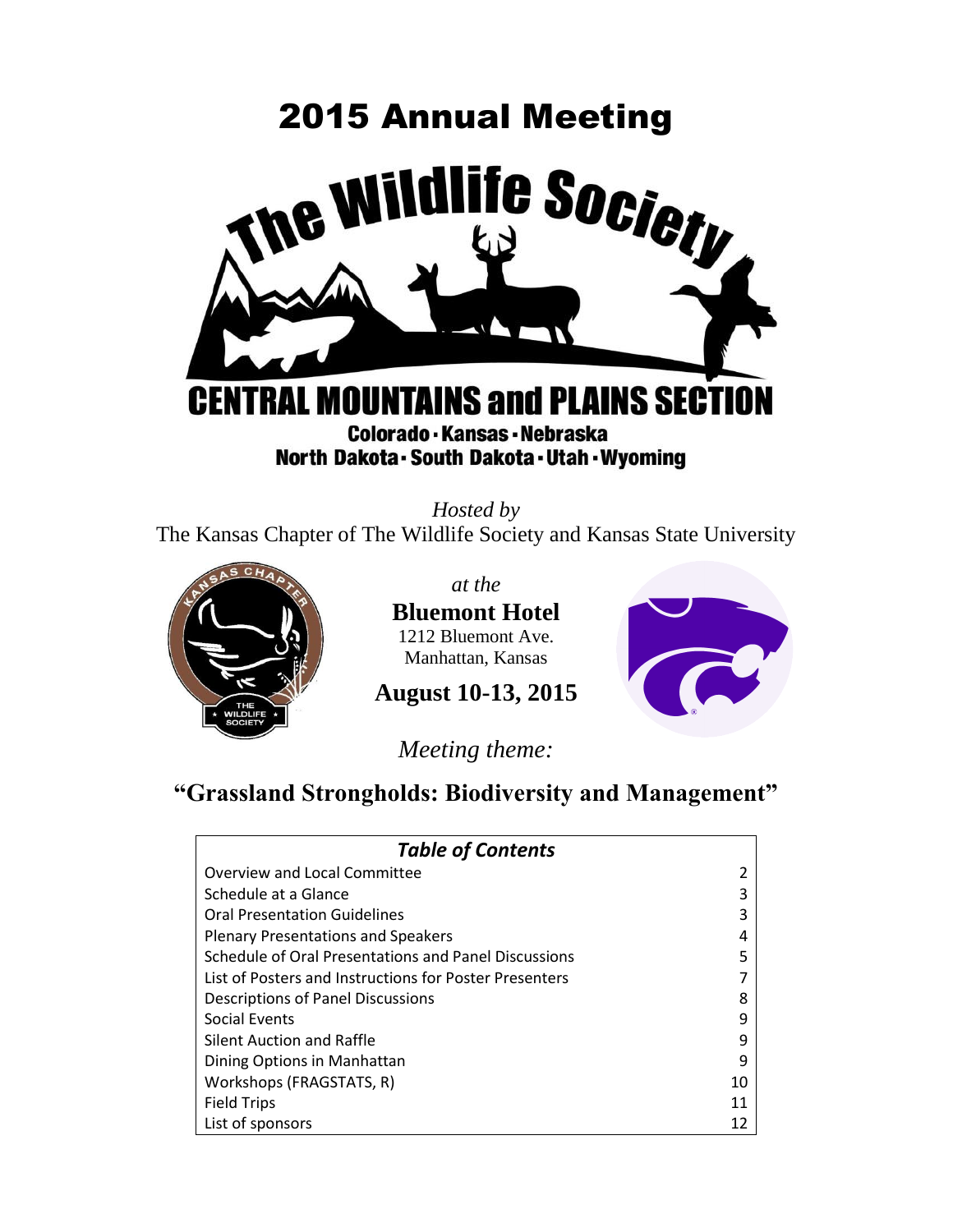# *Overview*

The Kansas Chapter of The Wildlife Society and Kansas State University are proud to host the 2015 meeting of the Central Mountains and Plains Section (CMPS) of The Wildlife Society in Manhattan, Kansas. The academic host, Kansas State University, is one of the region's top institutions in wildlife biology. K-State faculty and post-docs will be leading informative workshops on software packages (FRAGSTATS, R) that have become staple research tools in wildlife biology.

The theme for the meeting, "Grassland Strongholds: Biodiversity and Management," pertains, in part, to the ecoregion in which the meeting will be held: the Flint Hills, the largest remaining expanse of tallgrass prairie in North America. This unique landscape and its wildlife will feature prominently in the meeting's scientific program, field trips, and social venues. Further west in Kansas are most of the planet's Lesser Prairie-Chickens (*Tympanuchus pallidicinctus*), a species now federally designated as a threatened. In addition to management considerations regarding grassland wildlife, issues pertaining to threatened and endangered species will also be featured in afternoon panel discussions. We look forward to interacting with professionals from across the CMPS region and hearing about your contributions to wildlife biology and management.

### *Local Committee*

#### **Scheduling / workshops / field trips:**

*Chair*: Bill Jensen [\(wjensen1@emporia.edu\)](mailto:wjensen1@emporia.edu) Dave Haukos [\(dhaukos@ksu.edu\)](mailto:dhaukos@ksu.edu) Bob Culbertson [\(bob.culbertson@ksoutdoors.com\)](mailto:bob.culbertson@ksoutdoors.com)

#### **Hotel / socials / banquet**

*Chair*: Megan Smith [\(megan.smith@ksoutdoors.com\)](mailto:megan.smith@ksoutdoors.com) Matt Smith [\(matt.smith@ksoutdoors.com\)](mailto:matt.smith@ksoutdoors.com) Dustin Mengarelli [\(dustin.mengarelli@ksoutdoors.com\)](mailto:dustin.mengarelli@ksoutdoors.com) Emily Ferlemann [\(ferlemann@cityofmhk.com\)](mailto:ferlemann@cityofmhk.com) Bill Jensen [\(wjensen1@emporia.edu\)](mailto:wjensen1@emporia.edu)

#### **Financial oversight:**

*Chair*: JR Glenn [\(jrayglenn@yahoo.com\)](mailto:jrayglenn@yahoo.com) Jim Hays [\(jim\\_hays@tnc.org\)](mailto:jim_hays@tnc.org) Tom Swan [\(btswan@cox.net\)](mailto:btswan@cox.net)

#### **Fundraising (sponsors/donors and raffle):**

*Chair*: Brad Rueschhoff [\(brad.rueschhoff@ksoutdoors.com\)](mailto:brad.rueschhoff@ksoutdoors.com) Pamela Moore [\(pmcclain@g.emporia.edu\)](mailto:pmcclain@g.emporia.edu) Carl Bowden [\(bowden03@ksu.edu\)](mailto:bowden03@ksu.edu) Cale Hedges [\(rhedges2@g.emporia.edu\)](mailto:rhedges2@g.emporia.edu) Alexandria McChesney [\(mcchesne@ksu.edu\)](mailto:mcchesne@ksu.edu) Andrew Page [\(andrew.page@ksoutdoors.com\)](mailto:andrew.page@ksoutdoors.com) Lucas Kramer [\(lucas.kramer@ksoutdoors.com\)](mailto:lucas.kramer@ksoutdoors.com) Dylan Crawford [\(dbcrawf95@ksu.edu\)](mailto:dbcrawf95@ksu.edu) Taylor Gibson [\(taylor.gibson2011@gmail.com\)](mailto:taylor.gibson2011@gmail.com)

#### **Scientific program:**

*Chair*: Justin Hamilton [\(justin.hamilton@ksoutdoors.com\)](mailto:justin.hamilton@ksoutdoors.com) Vickie Cikanek [\(vickie.cikanek@ksoutdoors.com\)](mailto:vickie.cikanek@ksoutdoors.com) Richard Rogers [\(rrogers1221@yahoo.com\)](mailto:rrogers1221@yahoo.com) Jackie Gehrt [\(jgehrt94@gmail.com\)](mailto:jgehrt94@gmail.com) Bill Jensen [\(wjensen1@emporia.edu\)](mailto:wjensen1@emporia.edu)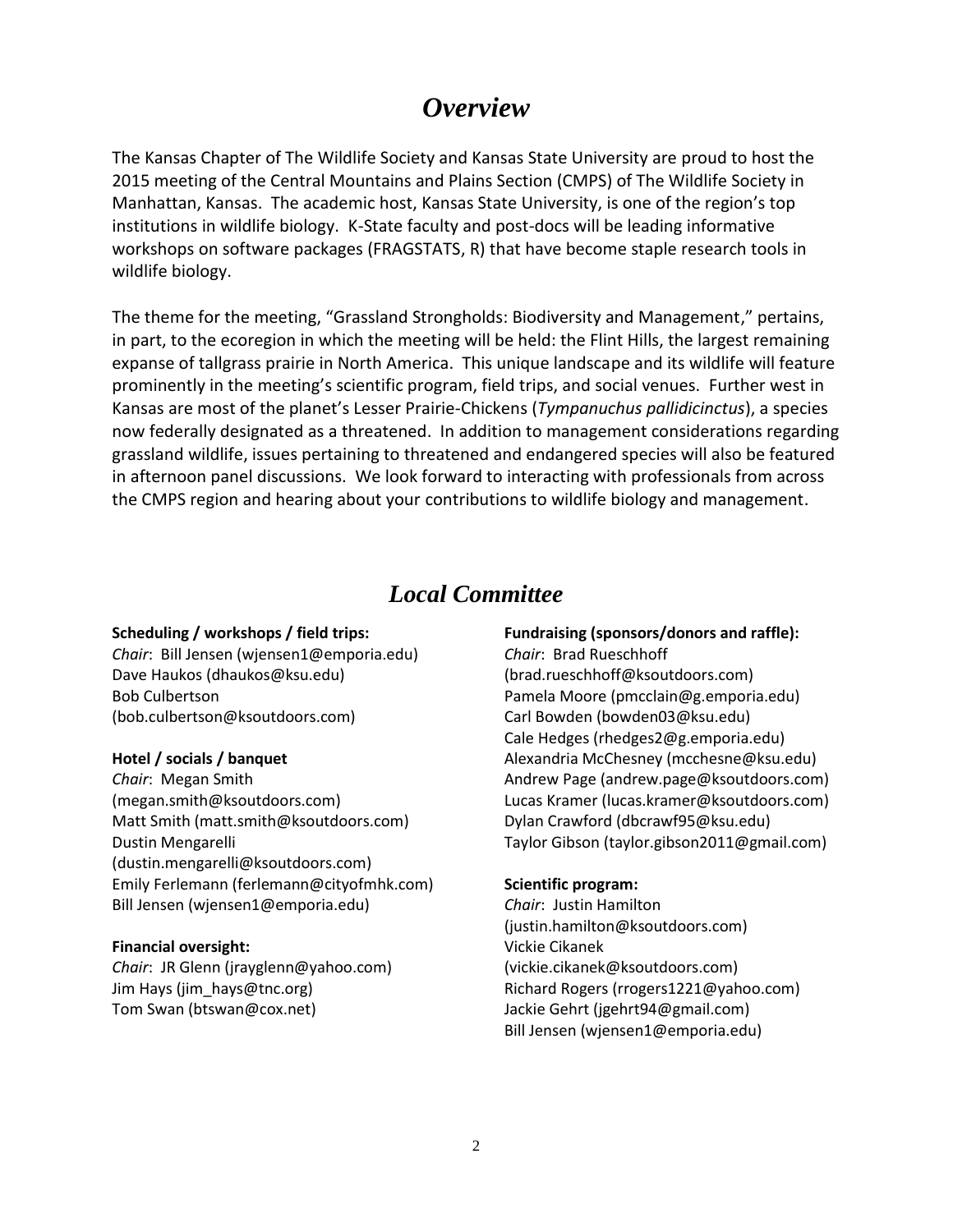| Dates & times               | <b>Event</b>                                     | <b>Venue</b> (*Bluemont Hotel)   |  |
|-----------------------------|--------------------------------------------------|----------------------------------|--|
| Monday, August 10           |                                                  |                                  |  |
| 0800-1200                   | Workshop: FRAGSTATS                              | Excel Room, Bluemont*            |  |
| 1200-1300                   | Lunch                                            | Local Manhattan eateries         |  |
| 1300-1700                   | Workshop: R                                      | Excel Room, Bluemont             |  |
| 1300-1800                   | Registration                                     | Pre-function area, Bluemont      |  |
| 1700-1900                   | Supper                                           | Local Manhattan eateries         |  |
| 1900-2200                   | Opening social                                   | Flint Hills Discovery Center     |  |
| Tuesday, August 11          |                                                  |                                  |  |
| 0600-0800                   | Early-bird Field Trip                            | Konza Prairie Biological Station |  |
| 0700-0815                   | Registration                                     | Pre-function area, Bluemont      |  |
| 0800-0815                   | Welcome and announcements                        | Hartford Room, Bluemont          |  |
| 0815-0915                   | Plenary I: Ecology of Tallgrass Prairie (Briggs) | Hartford Room, Bluemont          |  |
| 0915-0930                   | <b>Break</b>                                     | Pre-function area, Bluemont      |  |
| 0930-1130                   | Paper session                                    | Hartford Room, Bluemont          |  |
| 1130-1300                   | Lunch                                            | Local Manhattan eateries         |  |
| 1300-1500                   | Paper session                                    | Hartford Room, Bluemont          |  |
| 1500-1520                   | <b>Break</b>                                     | Pre-function area, Bluemont      |  |
| 1520-1700                   | Panel discussion I: T/E Species issues           | Hartford Room, Bluemont          |  |
| 1800-2200                   | Supper, poster session, and social               | Konza Prairie Biological Station |  |
| <b>Wednesday, August 12</b> |                                                  |                                  |  |
| 0600-0800                   | Early-bird Field Trip                            | <b>Bolton Wildlife Area</b>      |  |
| 0700-0810                   | Registration                                     | Pre-function area, Bluemont      |  |
| 0800-0810                   | Announcements                                    | Hartford Room, Bluemont          |  |
| 0810-0910                   | Plenary II: Grassland management (Hovick)        | Hartford Room, Bluemont          |  |
| 0910-0950                   | Paper session                                    | Hartford Room, Bluemont          |  |
| 0950-1020                   | <b>Break</b>                                     | Pre-function area, Bluemont      |  |
| 1020-1200                   | <b>CMPS business meeting</b>                     | Hartford Room, Bluemont          |  |
| 1200-1320                   | Lunch                                            | Local Manhattan eateries         |  |
| 1320-1500                   | Paper session                                    | Hartford Room, Bluemont          |  |
| 1500-1520                   | <b>Break</b>                                     | Pre-function area, Bluemont      |  |
| 1520-1700                   | Panel discussion II: Tools for Conservation of   | Hartford Room, Bluemont          |  |
|                             | Private Lands                                    |                                  |  |
| 1700-1800                   | Pre-banquet social, auction and raffle bids      | Pre-function area, Bluemont      |  |
| 1800-2300                   | Banquet, Plenary III (Manes), and Raffle         | Hartford Room, Bluemont          |  |
| Thursday, August 13         |                                                  |                                  |  |
| 0800-1200                   | <b>Field Trip</b>                                | Tallgrass Prairie Nat'l Preserve |  |

# *Schedule at a Glance*

### *Oral Presentation Guidelines*

Those giving oral presentations should bring their presentation files (PowerPoint only) on USB flash drives to the registration desk, *during the Monday afternoon or Tuesday or Wednesday morning registration periods*, where the presentations will be uploaded (see registration schedule above and your time slot, pp. 5-7). Please name the file of your presentation thusly:

#### **Last name\_Day\_Time**

(e.g., "Ross\_Tues\_930"). Plenary speakers and discussion panelists notwithstanding, each speaker will be allotted 20 minutes: a 15-minute presentation followed by 5 minutes for questions and answers.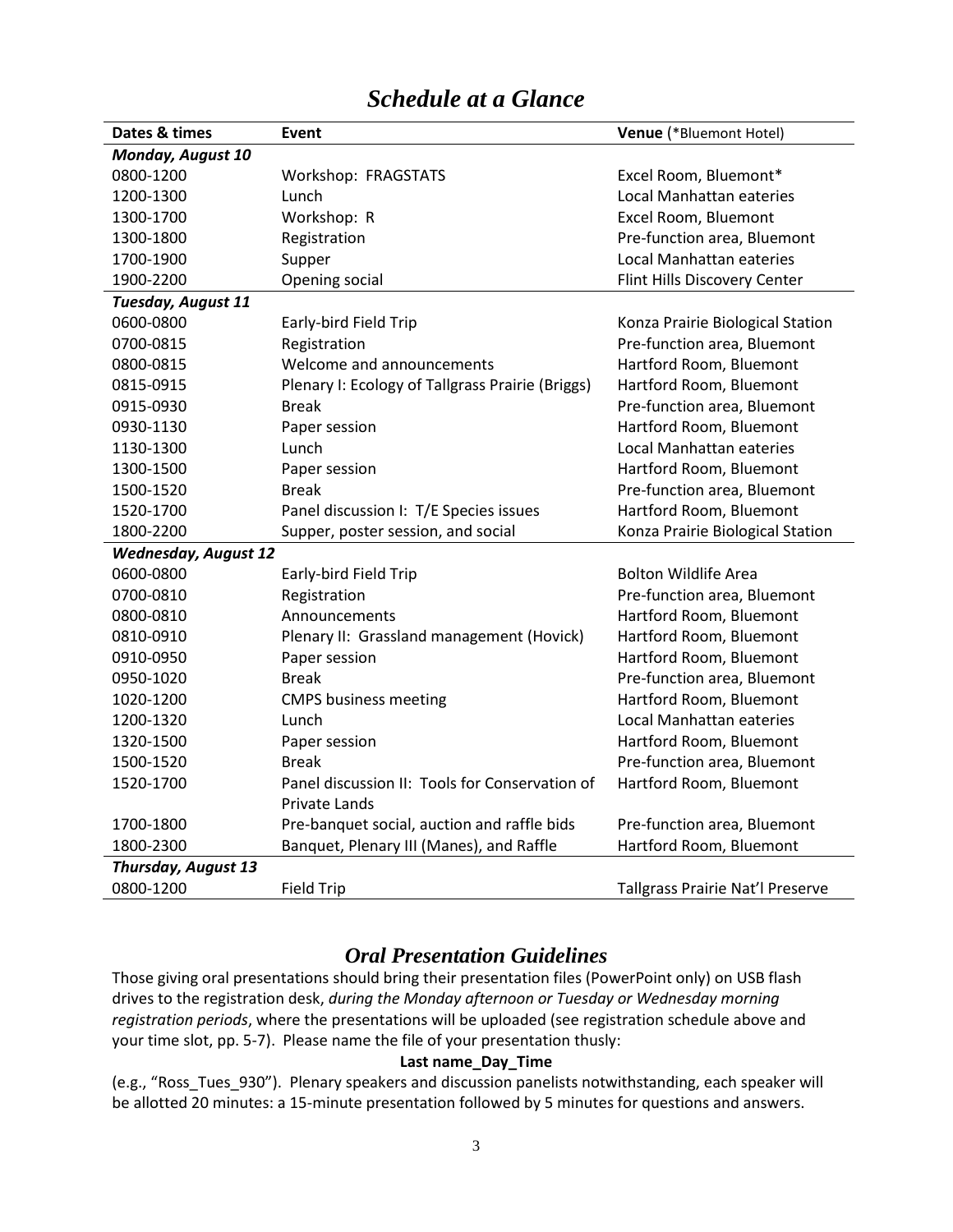# *Plenary Presentations and Speakers*

**"Ecology of the tallgrass prairie"** *Tuesday, 08:15, Hartford Room, Bluemont Hotel*

#### **Dr. John M. Briggs**, Kansas State University

John M. Briggs is Professor of Biology and Konza Prairie Biological Station (KPBS) Director at Kansas State University (KSU). He received his B.S. and M.S. in Biology from Pittsburg State University (Pittsburg, KS.) and his Ph.D. in Zoology from the University of Arkansas-Fayetteville, AR. He was the Information Manager for the KPBS Long Term Ecological Research program at KSU from 1984 to 1998 and co-director of the KPBS LTER from 1990-1998. He served as Program Director of Ecology in the Division of Environmental Biology at the National Science Foundation from 1998-1999. In 1999 he relocated to Arizona State University (ASU), Department of Plant Biology. During his time at ASU, he served as Department Chair of Plant Biology, co-director of the LTER Central Arizona Program and was founding director of ASU GIS Certificate Program. He moved back to KSU to become the first full time director of KPBS in 2008. He has chaired or co-chaired eleven graduate student committees and has served on 46 graduate student committees. He has authored or co-authored over 80 peer-reviewed publications, seven book chapters and one book. As either Principal or Co-Investigator, his research grants have exceeded \$22,000,000.00.

**"Restoring heterogeneity as an approach to managing tallgrass prairie"**

*Wednesday, 08:10, Hartford Room, Bluemont Hotel*

#### **Dr. Torre Hovick**, North Dakota State University

Torre received his M.S. from Iowa State University where he studied the roles of fire and grazing on Grasshopper Sparrow nest survival and post-fledgling survival in southern Iowa grasslands. He did his doctorate work at Oklahoma State University where he examined grassland bird responses to interacting fire and grazing at The Nature Conservancy's Tallgrass Prairie Preserve. This work focused on breeding and non-breeding grassland passerines and Greater Prairie-Chickens. Torre is currently an Assistant Professor at North Dakota State University in the School of Natural Resource Sciences-Range Program. His interests are broad but mostly evolve around fire and grazing in grasslands. Currently, Torre has students investigating prairie dependent butterflies, pollinators, bats, and of course, birds.

#### **"Lessons learned in the conservation of tallgrass prairie"**

*Wednesday, 19:00, Hartford Room, Bluemont Hotel*

#### **Robert Manes**, The Nature Conservancy, Kansas Chapter

With broad experience in the policy, technical, and management arenas, Rob Manes is a 34-year veteran of natural resource conservation. His professional experience includes both public agency service and private sector work. His career foundation is broad-based, including large-scale ecological planning, landscape conservation implementation, conservation education, land management, state and federal policy formulation, and executive leadership.

Since 2011, Manes has served as Director for The Nature Conservancy of Kansas. His career also included five years as Midwest Regional Representative for the Wildlife Management Institute and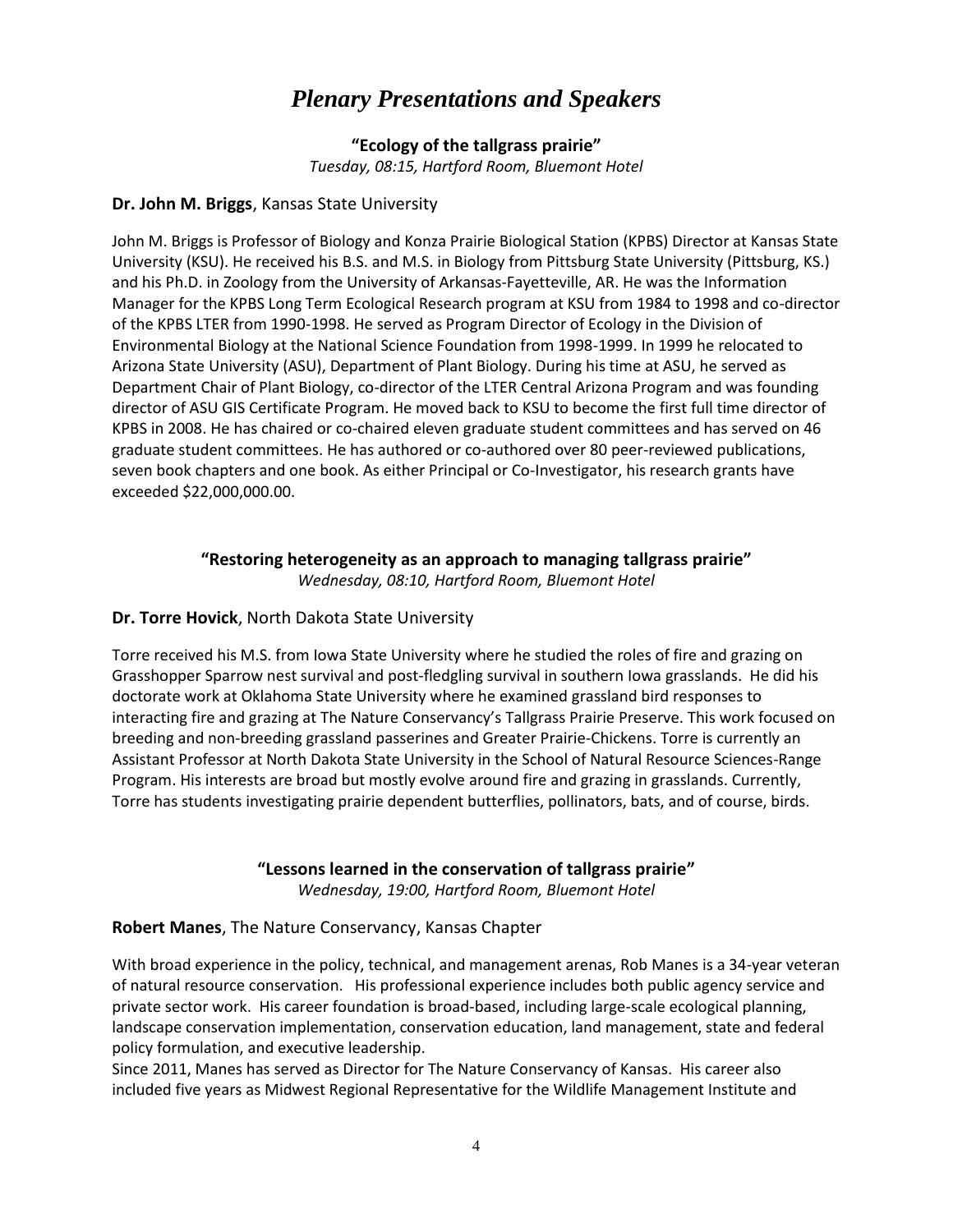nearly 20 years with the Kansas Department of Wildlife and Parks, where, as Assistant Secretary, he led all field operations from 1995 to 2000.

Manes' professional accomplishments and publications include major contributions to four publications on prairie chicken conservation; establishment of the Flint Hills Legacy Conservation Area (a one-millionacre easement-based national wildlife refuge expansion); formulation of conservation policy in three iterations of the federal Farm Bill; development of a 1.3-million-acre public recreational access program on private lands; national forest and grassland management policy and planning; national guidelines for wind energy development; one of the earliest publications on wind energy and wildlife interactions; a foundational paper on ecological compatibility certification of wind energy facilities; and one of the nation's first agreements to implement large-scale habitat mitigation for commercial wind energy facility impacts. Manes has served on boards of directors for the North American Grouse Partnership, Prairie Pothole Joint Venture, Tallgrass Legacy Alliance, and other private and public entities. Manes resides in rural Wabaunsee County, Kansas with wife Stephanie and the two youngest of his four children. He values family, hunting, fishing, physical fitness, carpentry, livestock, church, music composition and performance, and quiet solitude.

### *Schedule of Oral Presentations and Panel Discussions*

Abstracts and author affiliations for all oral and poster presentations are posted online at [http://drupal.wildlife.org/kansas/.](http://drupal.wildlife.org/kansas/) Author names below are presented as submitted.

#### *Tuesday, August 11 – Hartford Room, Bluemont Hotel*

| 0800-0815 | Welcome and announcements                                                                                                                                                                                                        |
|-----------|----------------------------------------------------------------------------------------------------------------------------------------------------------------------------------------------------------------------------------|
| 0815-0915 | Plenary I: Ecology of the tallgrass prairie. John M. Briggs                                                                                                                                                                      |
| 0915-0930 | Break (Pre-function area)                                                                                                                                                                                                        |
| 0930-0950 | Extreme drought events and changes in land cover interact to reduce resilience of the<br>lesser prairie-chicken. Beth Ross, David Haukos, Christian Hagen, and James Pitman                                                      |
| 0950-1010 | Regional demographic variability for lesser prairie-chickens in Kansas and Colorado.<br>Daniel S. Sullins, David A. Haukos, Brett K. Sandercock                                                                                  |
| 1010-1030 | There is no space like home: space use of nonbreeding lesser prairie-chickens.<br>Samantha Robinson, Reid Plumb, David Haukos, Scott Carleton, Andrew Meyers, Jonathan<br>Reitz                                                  |
| 1030-1050 | Lesser prairie-chicken space use response to anthropogenic structures among<br>landscapes. Reid T. Plumb, J. M. Lautenbach, S. G. Robinson, J. D. Kraft, D. Sullins, D. A.<br>Haukos, J. C. Pitman, C. A. Hagen, and D. Dahlgren |
| 1050-1110 | Female lesser prairie-chicken response to grazing in western Kansas grasslands.<br>John D. Kraft, Joseph Lautenbach, David Haukos, Jim Pitman, Christian Hagen                                                                   |
| 1110-1130 | Estimating abundance of the greater prairie-chicken in Kansas and Oklahoma.<br>Lyman McDonald, Troy Rintz, Kristen Adachi, and Grant Gardner                                                                                     |
| 1130-1300 | Lunch (local Manhattan eateries)                                                                                                                                                                                                 |
|           |                                                                                                                                                                                                                                  |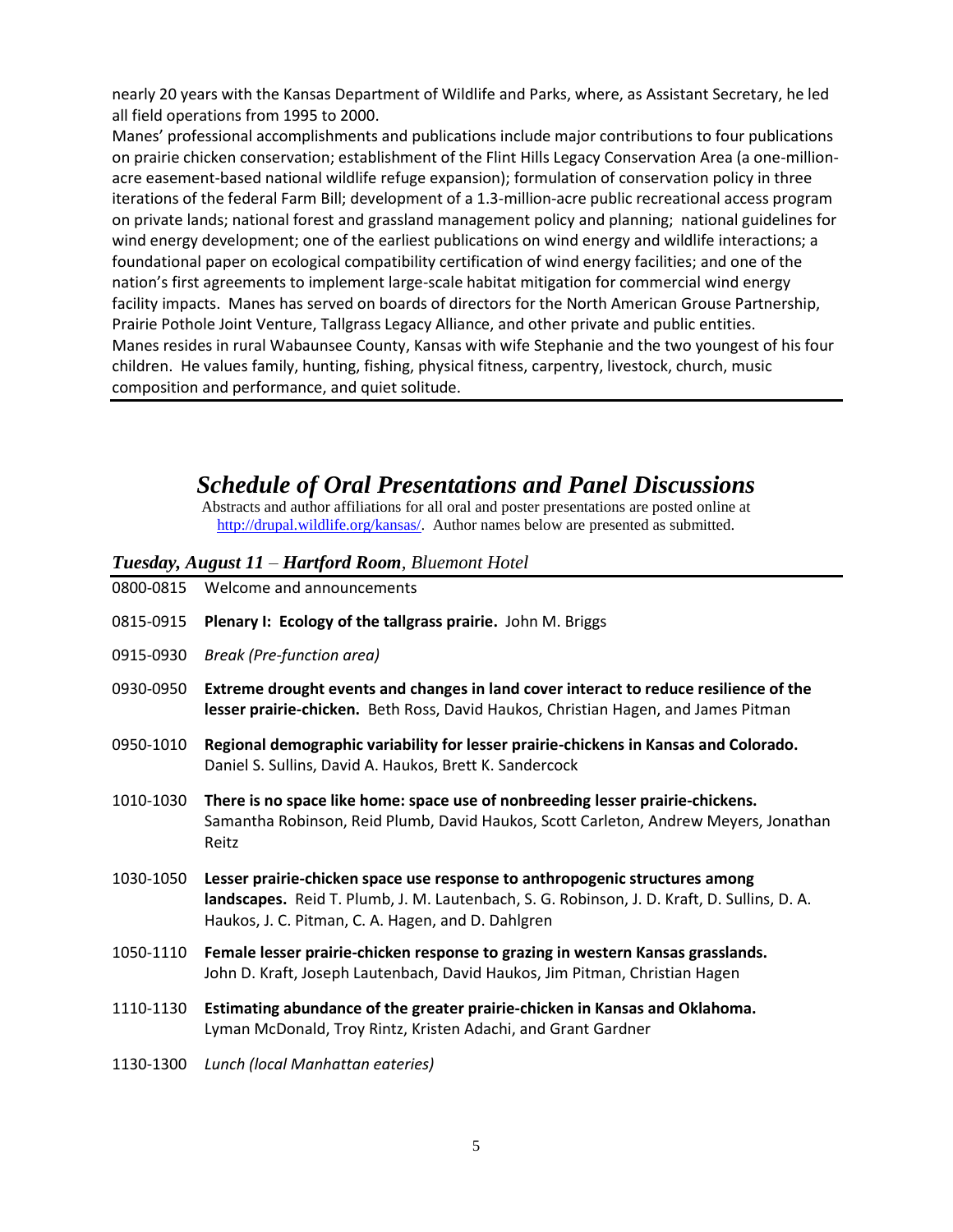*Tuesday, August 11 – Hartford Room, Bluemont Hotel (continued)*

| 1300-1320 | Grasshopper sparrows on the move: what explains variation in within-season breeding<br>dispersal in a declining grassland songbird? Emily J. Williams, W. Alice Boyle                                                          |
|-----------|--------------------------------------------------------------------------------------------------------------------------------------------------------------------------------------------------------------------------------|
| 1320-1340 | Responses of a grassland spider community to habitat structural heterogeneity driven by<br>fire and bison grazing disturbances interactions. Jesús E. Gómez and Anthony Joern                                                  |
| 1340-1400 | Patch-burn grazing promotes pollinator diversity in Flint Hills rangelands.<br>Shelly Wiggam <sup>1</sup> <sup>*</sup> , Andrew Ricketts <sup>2</sup> , Gregory Zolnerowich <sup>1</sup> , and Brian P. McCornack <sup>1</sup> |
| 1400-1420 | Small mammal responses to patch-burn grazing in tallgrass prairie.<br>Andrew M. Ricketts and Brett K. Sandercock                                                                                                               |
| 1420-1440 | Old World bluestem invasion and its effects on the small mammal communities of north-<br>central Oklahoma, USA: an ecological threshold. Mitchell J. Greer, Morgan A. Noland,<br>Karen R. Hickman, Gail W. T. Wilson           |
| 1440-1500 | Habitat Use by Secretive Marsh Birds in Moist-Soil Managed Wetlands in Eastern Kansas.<br>Eric Wilson, William Jensen, Richard Schultheis                                                                                      |
| 1500-1520 | Break (Pre-function area)                                                                                                                                                                                                      |
| 1520-1700 | Panel discussion I: Threatened and Endangered Species Issues                                                                                                                                                                   |

#### *Wednesday, August 12 – Hartford Room, Bluemont Hotel*

| 0800-0810 | Announcements                                                                                                                                                                                                                   |
|-----------|---------------------------------------------------------------------------------------------------------------------------------------------------------------------------------------------------------------------------------|
| 0810-0910 | Plenary II: Restoring heterogeneity as an approach to managing tallgrass prairie. Torre<br>Hovick                                                                                                                               |
| 0910-0930 | Ecological restoration and conservation outreach in the Osage Hills of Oklahoma.<br>Robert G. Hamilton                                                                                                                          |
| 0930-0950 | Birds, butterflies, honey bees, dung beetles, and jackrabbits: today's coal-mine<br>canaries: inconceivable or not! Kenneth Higgins and Lora B. Perkins                                                                         |
| 0950-1020 | <b>Break (Pre-function area)</b>                                                                                                                                                                                                |
| 1020-1200 | Business meeting – Central Mountains and Plains Section of The Wildlife Society                                                                                                                                                 |
| 1200-1320 | Lunch (local Manhattan eateries)                                                                                                                                                                                                |
| 1320-1340 | Hunting in a modern landscape: a large-scale assessment of use of publicly accessible<br>hunting lands. Lindsey N. Messinger and Joseph J. Fontaine                                                                             |
| 1340-1400 | Gradient habitat modeling of regal fritillary (Speyeria idalia) and larval host plant using<br>a distribution modeling approach with notes on life history attributes.<br>Kelsey McCullough, Gene Albanese, and David A. Haukos |
| 1400-1420 | The influence of refining resource selection models based on multiple analyses at<br>different scales: how do we move forward with on the ground management?<br>Mindy B. Rice, Anthony D. Apa, Liza Rossi                       |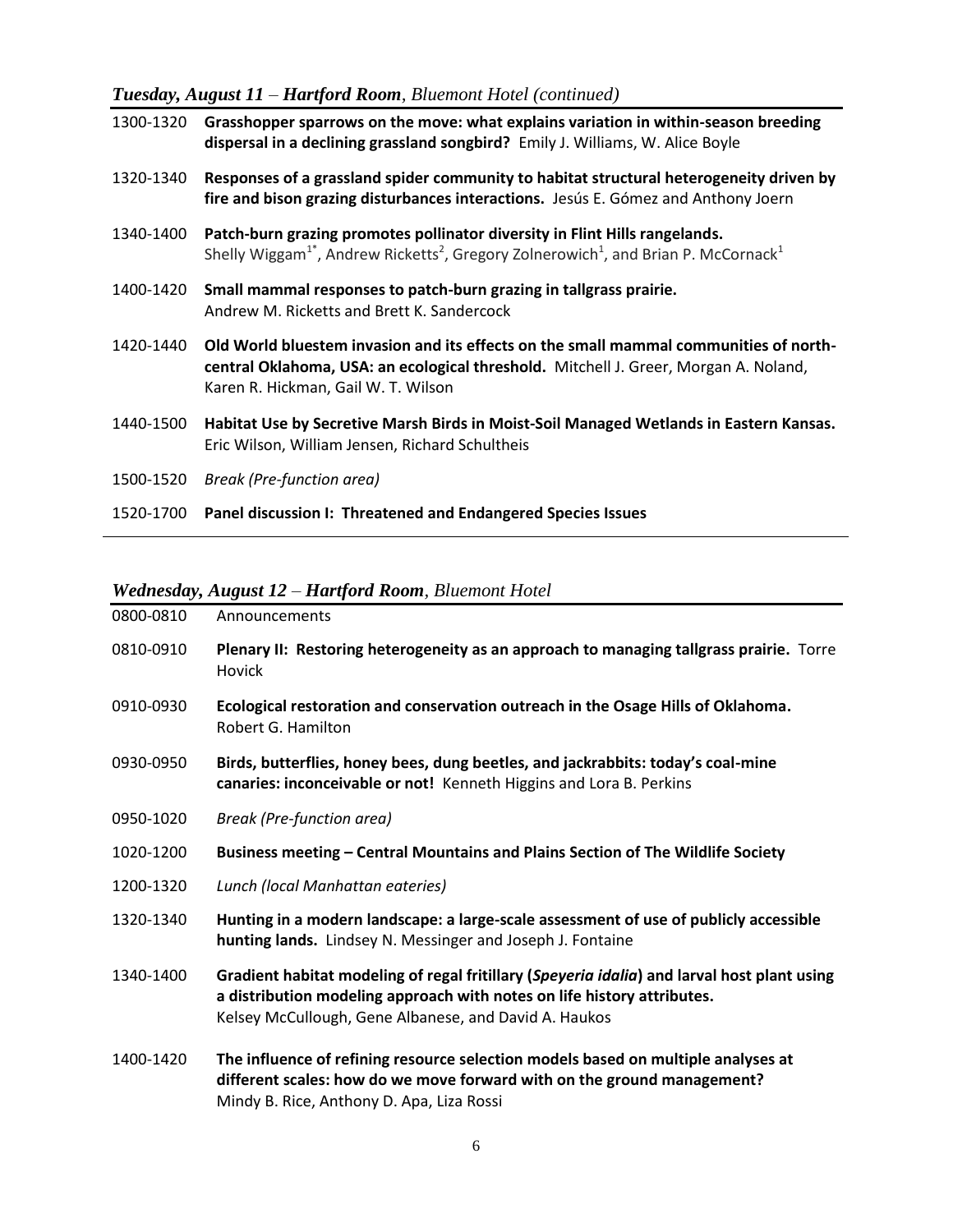| $\bm{v}$ reducsum $\bm{v}$ , August 12 – Hartjorn Koom, Duchton Hotel (Community) |                                                                                                                  |  |
|-----------------------------------------------------------------------------------|------------------------------------------------------------------------------------------------------------------|--|
| 1420-1440                                                                         | Using occupancy models to determine wildlife food plot preference in Kansas.<br>Alan Tajchman, Peg Shaw-McBee    |  |
| 1440-1500                                                                         | Occurrence and prediction of avian disease outbreaks in Kansas.<br>Thomas Becker, Peggy Shaw-McBee, David Haukos |  |
| 1500-1520                                                                         | Break (Pre-function area)                                                                                        |  |
| 1520-1700                                                                         | <b>Panel discussion II: Tools for Conservation of Private Lands</b>                                              |  |

#### *Wednesday, August 12 – Hartford Room, Bluemont Hotel (continued)*

### *List of Posters*

Posters are to be presented during the evening social at Konza Prairie Biological Station, Tuesday, August 11, beginning at 18:00. Poster presenters should have their posters hung by 18:00 and be present at their posters by 19:00. Abstracts and author affiliations for all oral and poster presentations are posted online at [http://drupal.wildlife.org/kansas/.](http://drupal.wildlife.org/kansas/) Author names below are presented as submitted.

**Small mammal communities in experimentally manipulated sites within the Flint Hills tallgrass prairie.**  Donald W. Kaufman, Glennis A. Kaufman, and Dawn M. Kaufman

**Expansion of the semi-arboreal white-footed mouse in tallgrass prairie: three decades of fire, woody invasion, and land-cover changes.** Dawn M. Kaufman, Glennis A. Kaufman, and Donald W. Kaufman

**Body size and reproduction of deer mice in anthropogenic and native habitats.** Glennis A. Kaufman and Donald W. Kaufman

**Monitoring grassland species of greatest conservation need in Wyoming.** Andrea C. Orabona

**Response of grassland passerine communities to tallgrass prairie restoration using summer fire and sheep grazing.** Sarah Ogden, David Haukos, KC Olson, and Jack Lemmon

**Timing of incubation breaks and predation risk for nesting greater prairie-chickens.** Mark R. Herse, V.L. Winder, L.M. Hunt, A.J. Gregory, L.B. McNew, and B.K. Sandercock

**Pheasant hunting in the landscape of fear: modeling interactions between predator and prey habitat decisions.** Lyndsie S. Wszola and Joseph J. Fontaine

**The influence of watershed condition on avian use and diversity of playa wetlands in western Kansas.**  Willow Malone and David A. Haukos

**Public vs. leased: comparing acreages of public vs. private hunting lands in Nebraska.** Heather M. Johnson, Mark P. Vrtiska, and Karie Decker

**Individual and sex-related variation in the long-distance vocalizations of Bengal tigers (***Panthera tigris tigris***).** Emily L. Ferlemann and Courtney E. Dunn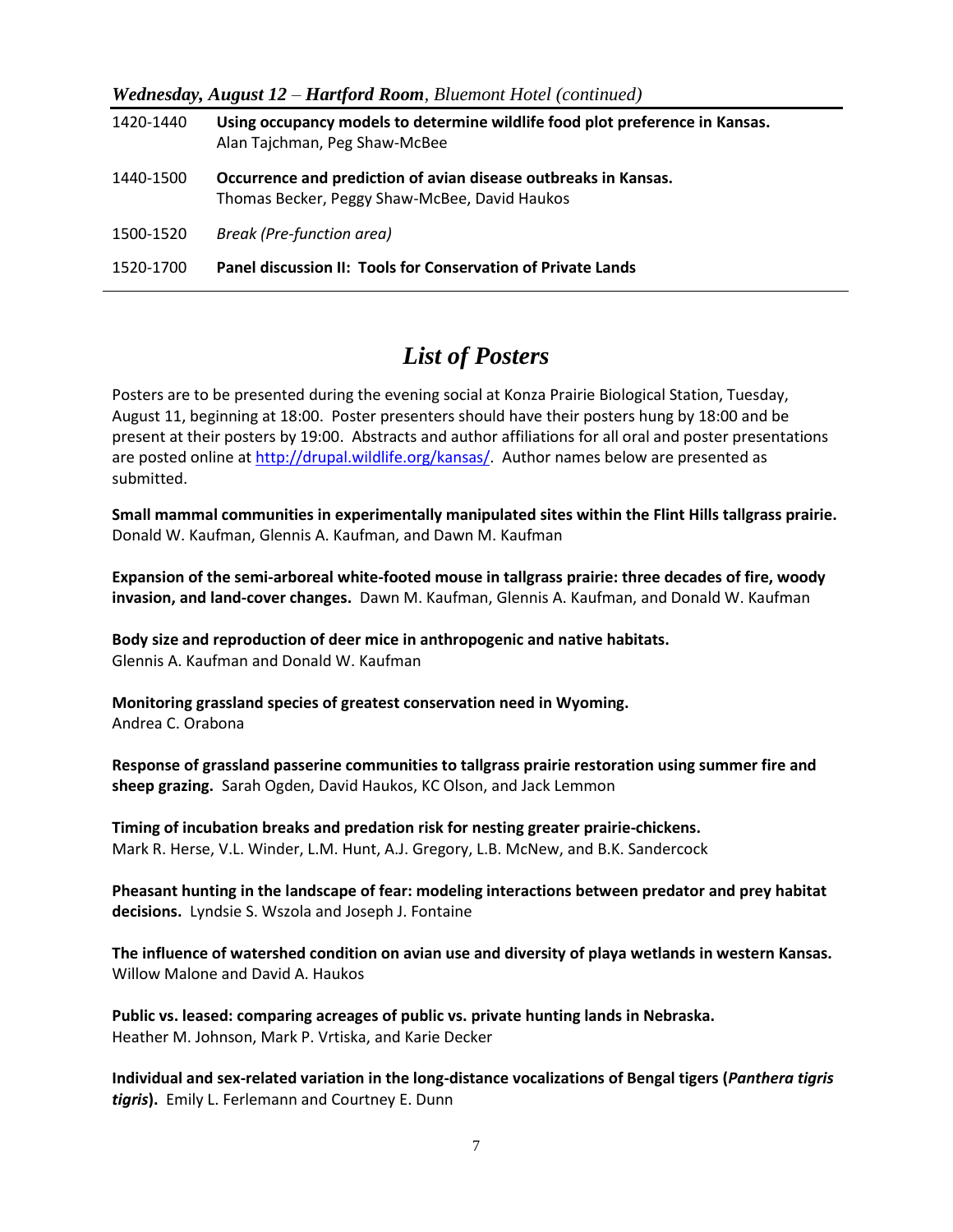### *Panel Discussions*

Two panel discussions will be featured at the meeting during the afternoons of August 11 and 12 (see schedule, p. 3). The panel for each discussion will include experts in the field who are dealing with issues and programs related to the discussion topics and who can answer your questions and provide insightful advice. Each panelist will make a 15-minute presentation and the remainder of the time will be open discussion. This will be an open forum format, so come prepared with questions for our panelists.

#### **Threatened and Endangered Species**

*15:20-17:00, Tuesday, August 11*

#### **Panelists:**

Christian Hagen (Oregon State University) Dan Mulhern (U.S. Fish and Wildlife Service) Jim Pitman (Western Association of Fish and Wildlife Agencies) Mark VanScoyoc (Kansas Department of Wildlife, Parks and Tourism)

The Endangered Species Act of 1973 has been touted as one of the most powerful and comprehensive tools for protecting imperiled species. The law has also presented some of the more contentious issues in natural resources management. The greater Central Mountains and Plains region has been host to prominent endangered species, such as the gray wolf (*Canis lupus*) and black-footed ferret (*Mustela nigripes*), in addition to newly-listed species, such as the lesser prairie-chicken (*Tympanuchus pallidicinctus*) and northern long-eared bat (*Myotis septentrionalis*). Panelists will include representatives from federal and state agencies, universities, and affiliated working groups.

#### **Tools for Conservation of Private Lands**

*15:20-17:00, Wednesday, August 12*

#### **Panelists:**

Andy Bishop (U.S. Fish and Wildlife Service, Rainwater Basin Joint Venture) Michael Disney (PFW Program, U.S. Fish and Wildlife Service) Mike Estey (U.S. Fish and Wildlife Service) Stephanie Manes (Rangeland Trust of Kansas) Brian Obermeyer (The Nature Conservancy)

The vast majority of the Central Mountains and Plains region is privately owned. Effective conservation must obviously include contributions by private landowners, agricultural producers being prominent among them. Many Farm Bill programs have been integral in subsidizing landowner efforts. Additionally, easement programs through the U.S. Fish and Wildlife Service and non-governmental organizations have emerged, including programs targeting the Flint Hills tallgrass prairie ecoregion, joint ventures, and mitigation opportunities.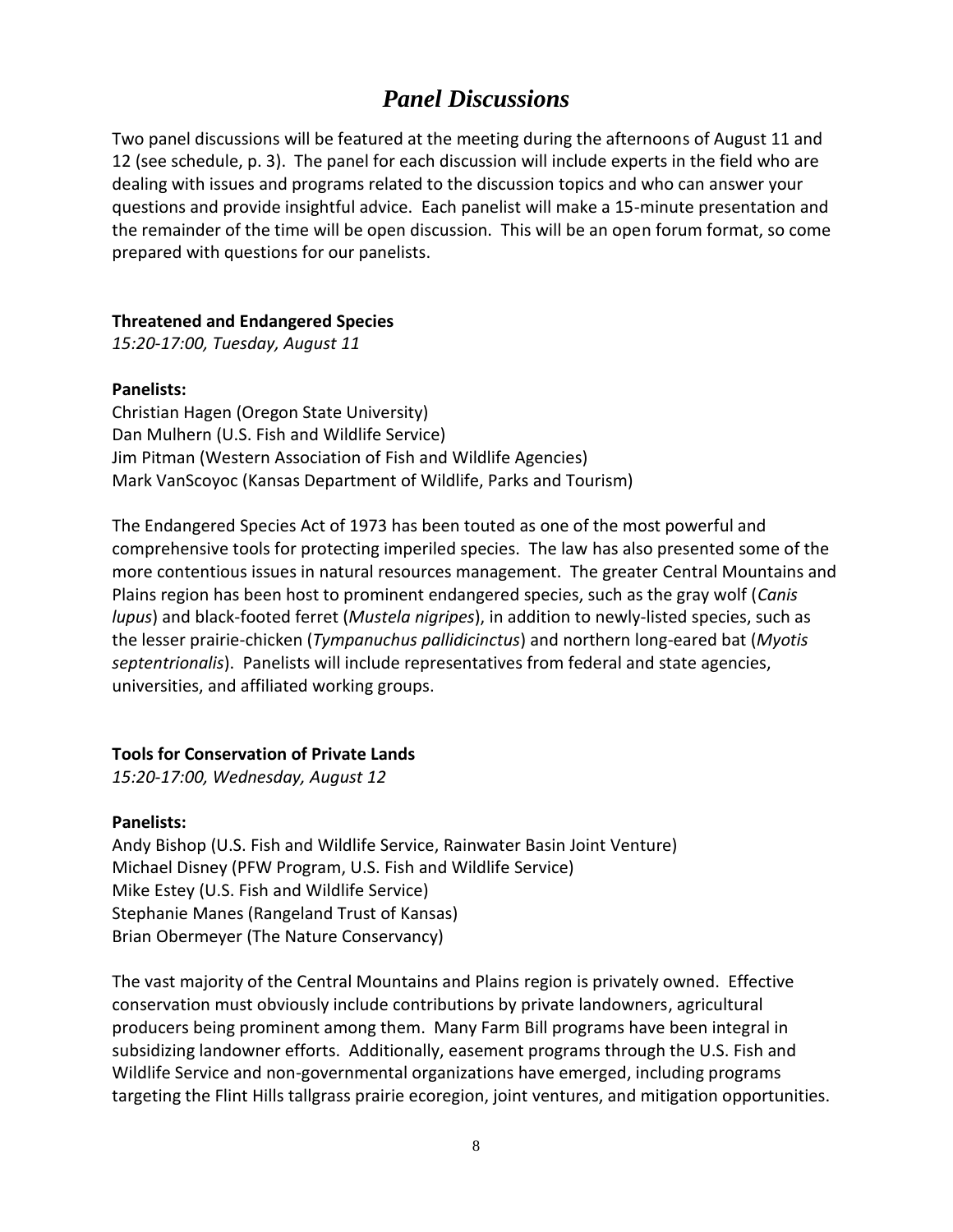# *Social Events and Banquet*

#### *Opening social, 19:00-22:00, Monday, August 10*

On Monday evening we will meet at the **Flint Hills Discovery Center**, a new facility in Manhattan that showcases the ecology of the Flint Hills tallgrass prairie. We will have the opportunity to view the exhibits while reconnecting and socializing with our colleagues in wildlife biology and management. You may choose to dine at a local establishment beforehand, but light snacks (cheese, veggies, etc.) and non-alcoholic beverages will be served, along with complimentary beer and a cash bar. **Location:** 315 S. 3rd Street in downtown Manhattan, Kansas. From the Bluemont Hotel, head east on Bluemont Ave. 8 blocks to  $14^{\text{th}}$  St.; turn right. Go approximately 8 blocks to Pierre St.; turn left and continue 1 block to 3<sup>rd</sup> St. Turn right and you'll see the center with its tall, cylindrical, glass entryway.

#### *Poster session and social, 18:00-22:00, Tuesday, August 11*

For the second evening we will be meeting at the headquarters area of the world-renowned **Konza Prairie Biological Station**, a National Science Foundation Long Term Ecological Research site managed by Kansas State University and owned by The Nature Conservancy. Elk burgers and sides will be served for supper along with complimentary beer and non-alcoholic beverages. **Location:** Take K-177 south/east from Manhattan, crossing the Kanas River. Immediately turn right onto McDowell Creek Rd. after crossing the bridge. Follow McDowell Creek Rd. 6.2 miles to Konza Prairie Ln.; turn left.

#### *Banquet,* **17:00-23:00, Wednesday, August 12**

The banquet will be held at the Bluemont Hotel. The agenda is as follows:

- 17:00-18:00, Pre-banquet social and raffle bids (Pre-function area)
- 18:00-19:00, Banquet dinner (Hartford Room, henceforth)
- 19:00-19:10, Announcements
- 19:10-20:00, Plenary III by Robert Manes: "Lessons learned in the conservation of tallgrass prairie"
- 20:00-23:00, Silent auction and raffle drawings

## *Silent Auction and Raffle*

Items donated for silent auction and raffle will be displayed in the Pre-function area for bids. Successful bidders will be announced at the banquet (see above).

## *Dining options in Manhattan*

Your registration packet includes a list of locally-owned restaurants in this fine, Midwestern college town. "Aggieville" is the entertainment district adjacent to campus and a block south of the Bluemont Hotel. There are other fine establishments downtown and in west Manhattan. Enjoy!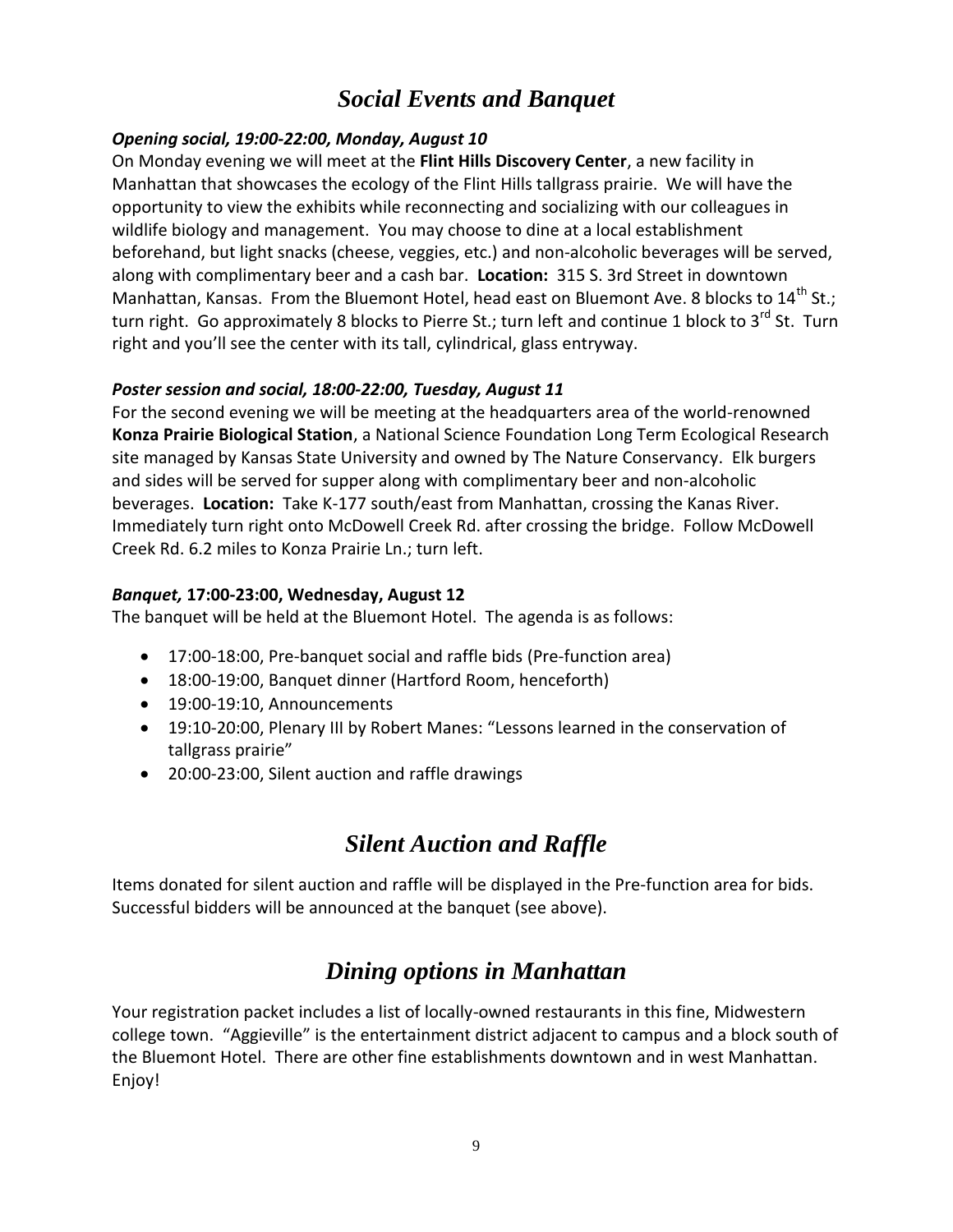### *Workshops*

#### **Landscape Spatial Pattern Analysis for Categorical Map Data**

*08:00-12:00, Monday, August 10, Excel Room, Bluemont Hotel*

#### *Instructor:*

**Dr. Gene Albanese**, Research Associate/Instructor, Kansas Cooperative Fish and Wildlife Research Unit, Division of Biology, Kansas State University

Ecologists most often apply the patch-mosaic conceptual model to measure spatial heterogeneity in categorical maps. In a categorical map, landscape heterogeneity is represented as a collection of discrete areas or patches with abrupt boundaries and patches are assigned to a category based on the system property of interest. This model facilitates experimental design and landscape pattern analysis using well described and accepted tools and has furthered our knowledge of pattern/process relationships across ecological systems. The goal of this workshop is to introduce the patch-mosaic model and the analysis of spatial pattern in landscapes represented as categorical maps with the software program FRAGSTATS. FRAGSTATS is widely used, open release software that quantifies numerous spatial pattern metrics at different observational scales in categorical maps. Specifically, the workshop will provide an introduction to Landscape Ecology concepts that are important to an informed analysis of categorical map patterns with relevant examples. This will be followed by a more indepth description of categorical pattern metrics and in particular, a demonstration and tutorial of categorical data analysis using the latest release of FRAGSTATS (v4.2). The course assumes basic background knowledge in GIS and concepts of Landscape Ecology.

#### **Program R**

*13:00-17:00, Monday, August 10, Excel Room, Bluemont Hotel*

#### *Instructor:*

**Dr. Brett Sandercock**, Professor of Biology, Division of Biology, Kansas State University

Program R is an open source programming language for statistical analysis and mathematical modeling. The software is freely available as a download from the CRAN website and has been widely adopted in the research community. Program R is available as a base package, and over 6,000 additional packages have been created by contributors to implement new statistical techniques and methods. The introductory workshop will provide an overview of the basics of data manipulation, programming, statistical functions, and graphics. Topics will include navigating in R, basic commands, tools for help and documentation, and how to install and work with packages. We will explore example datasets and demonstrate how to input and output files. Example scripts will be used to demonstrate how to calculate descriptive statistics, and the basics of significance testing and regression. Program R has great tools for visualizing data and creating publication quality graphs and we will use tools of the base package to create basic graphs. Participants will need to bring their own laptop computer, but no prior experience with Program R is required.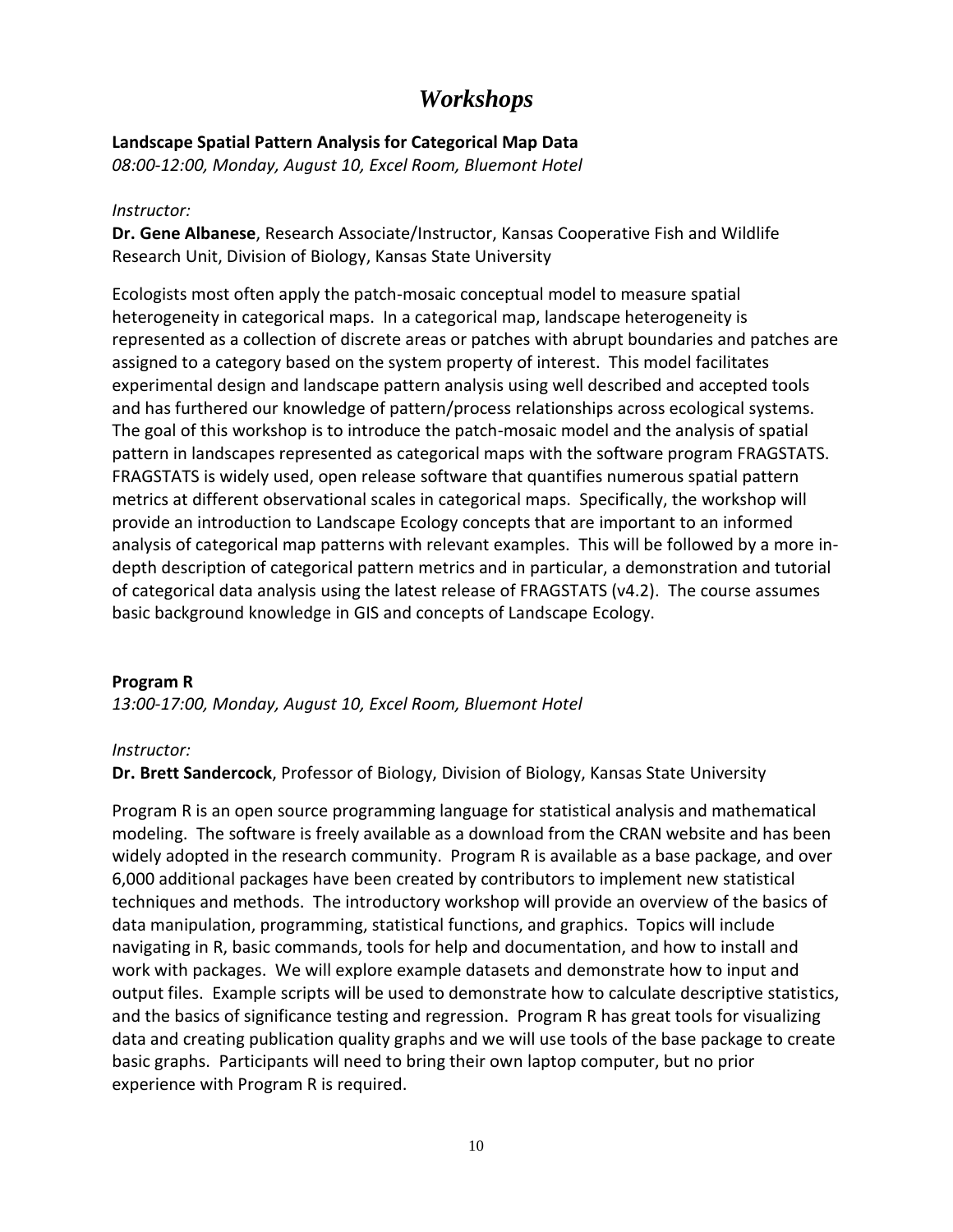# *Field Trips*

Unless otherwise stated (Konza trip), participants are responsible for transportation to the sites. On-site transportation will be provided as necessary.

#### **Konza Prairie Biological Station**, *0600-0800, Tuesday, August 11*

Konza Prairie Biological Station is the benchmark tallgrass prairie field station within the National Science Foundation's Long Term Ecological Research Program, approximately 8 miles (13 km) from Manhattan, Kansas. Konza Prairie is a 8,613-acre (3,487-ha) area that includes 50, watershed-scale experimental units where fire is applied annually (in different seasons, but mostly in spring), or every 2, 4, or 20 years. Additionally, there are several units treated with patch-burn grazing, a practice that is becoming common in tallgrass prairie for managing for grassland habitat heterogeneity and that will be described elsewhere in the meeting. The site is renowned internationally for ecological studies and is managed by Kansas State University and owned by The Nature Conservancy. Field trip leaders will showcase the ecological treatments on the site and the patch-burn grazing treatments. **Travel / where to meet:** Participants should meet outside the west entrance to the Bluemont Hotel on Manhattan Ave. A KSU van will take you to the site. **Directions** for personal vehicles, should attendance exceed van seating capacity: Take K-177 south/east from Manhattan, crossing the Kansas River. Immediately turn right onto McDowell Creek Rd. after crossing the bridge. Follow McDowell Creek Rd. 6.2 miles to Konza Prairie Ln.; turn left.

#### **Bolton Wildlife Area**, *0600-0800, Wednesday, August 12*

Bolton Wildlife Area is located in the northern Flint Hills approximately 25 miles (40 km) from Manhattan, Kansas. In 1995, the Bolton family donated 640 acres (259 ha) of primarily native tallgrass prairie to the Kansas Department of Wildlife, Parks & Tourism (KDWPT). The property had been utilized as pasture for many years. In 2011, KDWPT removed 1.5 miles (2.4 km) of interior fences and revised range management on the site from an intensive-early stocking system to a patch-burn grazing system. With this change in grazing management, increased use of the area by grassland dependent birds has been apparent. Also, overall plant diversity and structure has improved markedly. Bolton Wildlife Area is open to public access. Public hunting is the primary use. Popular game species include northern bobwhite, greater prairie-chicken, and mourning dove.

**Directions:** Take K-177 south/east from Manhattan to I-70 (~8**.**5 miles). Take I-70 east to Exit 333 (K-139) at Paxico. In Paxico, take Paxico Rd. 2.5 miles north to Mulberry Rd; turn left. You will reach Bolton Wildlife Area in approximately 1 mile.

#### **Tallgrass Prairie National Preserve**, *0800-1200, Thursday, August 13*

One of the largest protected areas in the Flint Hills ecoregion, the 10,861-acre (4,397-ha) Tallgrass Prairie National Preserve is the only site dedicated to tallgrass prairie preservation within the National Park System. The site is also unique in being owned and co-managed by The Nature Conservancy (TNC) and the National Park Service (NPS). The site is managed with fire and grazing, the latter accomplished by bison and domestic cattle (and nematodes and grasshoppers, etc.). Much of the site is managed with patch-burn grazing, a practice that is becoming common in tallgrass prairie for managing for grassland habitat heterogeneity and that will be described elsewhere in the meeting. We will receive an interpretive tour from TNC and NPS staff. The trip is the final event of the meeting, taking place from 08:00 to noon on August 13. The site is approximately 54 miles (87 km) south of Manhattan, Kansas. **Directions:** Take K-177 south from Manhattan. The Preserve is 54 miles south on K-177. You will pass through the town of Council Grove; turn right onto K-177 / US-56 / W Main St. and continue for a couple blocks, then continue south on K-177. The Preserve is on the west side of K-177.